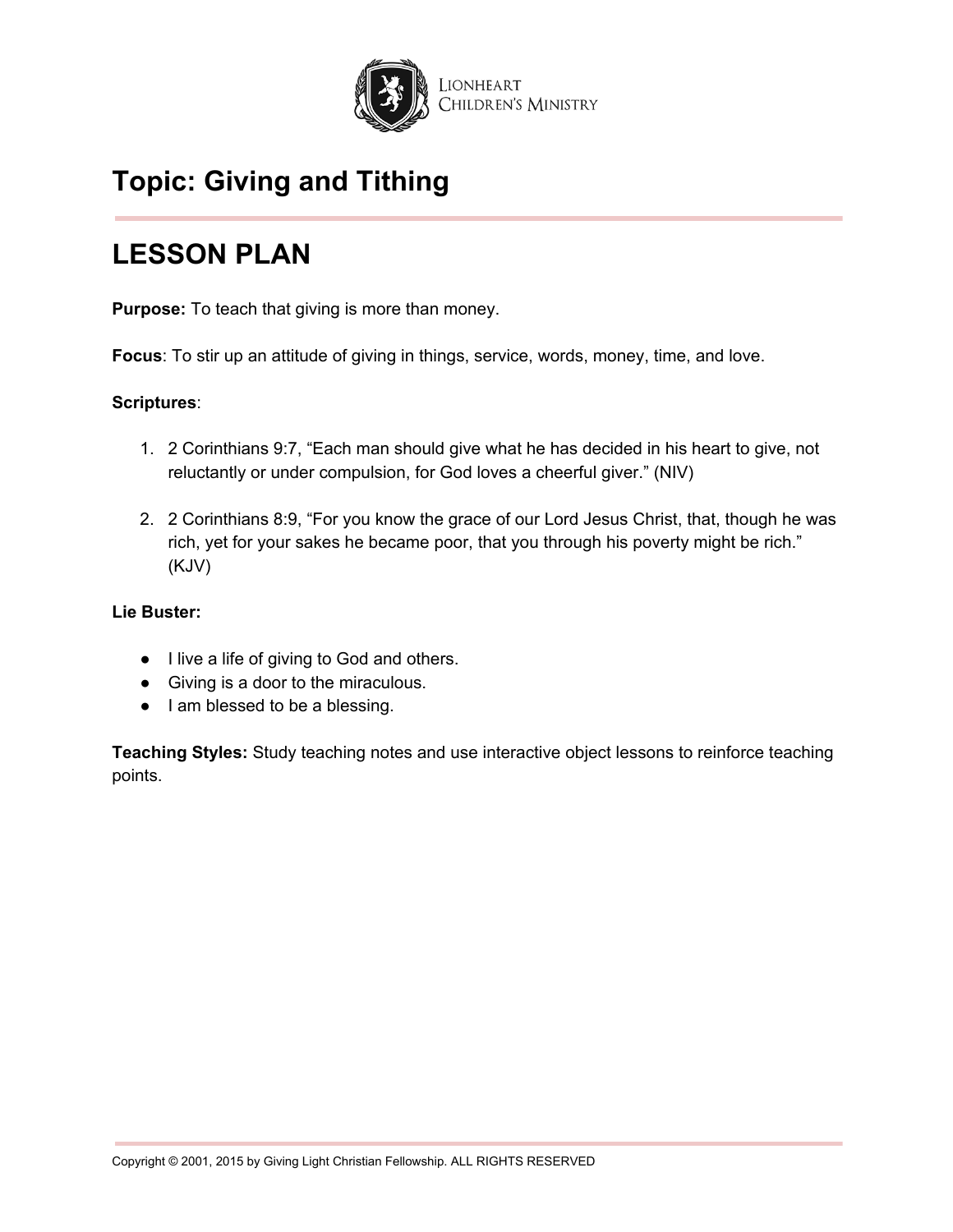

## **Object Lesson 1: How God Gave**

**Teaching Point:** For a radical change or breakthrough, we need to give a radical offering. Something that costs us a lot.The cost doesn't mean only in money.

- 1. What is a gift that God gave that cost a lot? (Jesus) His gift brought us life. Show picture of Jesus on the cross. God is the greatest giver.
- 2. Pick some Bible characters, (use pictures) and have the class tell what each of them gave. Ask what was the result of their giving?
- 3. Think of Abraham who was required to sacrifice (give) his son. In that offering God then made him the father of a multitude of sons and daughters.
- 4. From these examples of Bible givers, what does this speak to you that you go give?

## **Object Lesson 2: Teaching the tithe and the Offering**

#### **Point:**

To give practical hands on practice to understand and give a tithe and offering.

## **Props:**

Real money

- 1. Count out money for a child or several. Ask them what belongs to God? See how many know the answer. Now this belongs to God (take a dime from the 10 dimes).
- 2. Now here is what you have. From this 90 cents, what would you like to give as an offering? When we word it that way that gives the child the seed to think beyond tithe and make a choice for giving.

## **Object Lesson 3. Tithing on the First Fruits**

#### **Point:**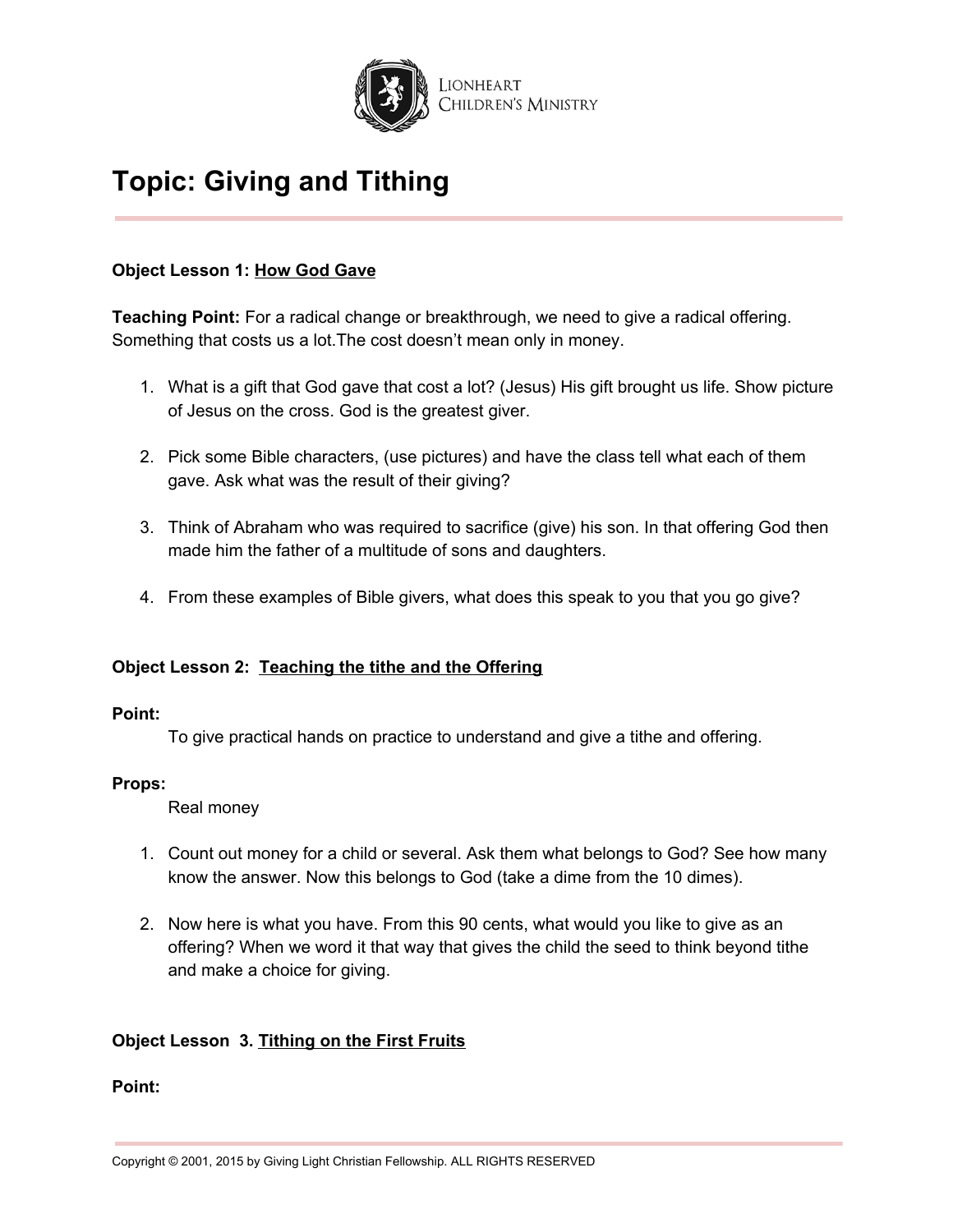

Developing in the children, giving goes beyond our money. We are givers in all things.

### **Props:**

Little candies or tiny crackers (10 for each child)

- 1. Pass our 10 little candies, or tiny crackers to each child.
- 2. Ask the class what part belongs to God. Pass a basket around to receive the "tithe."
- 3. Now what would each of you like to give to: think of someone.....teacher, pastor, the kids in another class etc. This will make them think.
- 4. Pass a basket to receive the gifts. Don't pass judgement on any, this is a choice they make. Maturity will develop for giving.
- 5. After the offering is received, tell them you are going to give their gift to one of the other children's classes.

#### **Object Lesson 4: Miracles and Sacrifices**

#### **Point:**

What to do when there is not enough. Miracles are sovereign manifestations of God. Sometimes God has another plan. To see where our heart is when we have our flesh doesn't have what it wants. A time to allow the character of Christ to develop.

#### **Props:**

Snack for the class. Bible story book of the loaves and the fishes.

- 1. Teach the story of the boy who didn't have enough food for the multitude.
- 2. Purposely only have a very little snack. Not nearly enough to feed everyone. Ask the class what you should do. Be prepared for their answers.
- 3. Only do this after class. If they were sharing in their limited snack time, reward them with a special treat of food. Don't tell them they will get blessed if they share generously. Only bless if they blessed each other and thanked God for what they did have.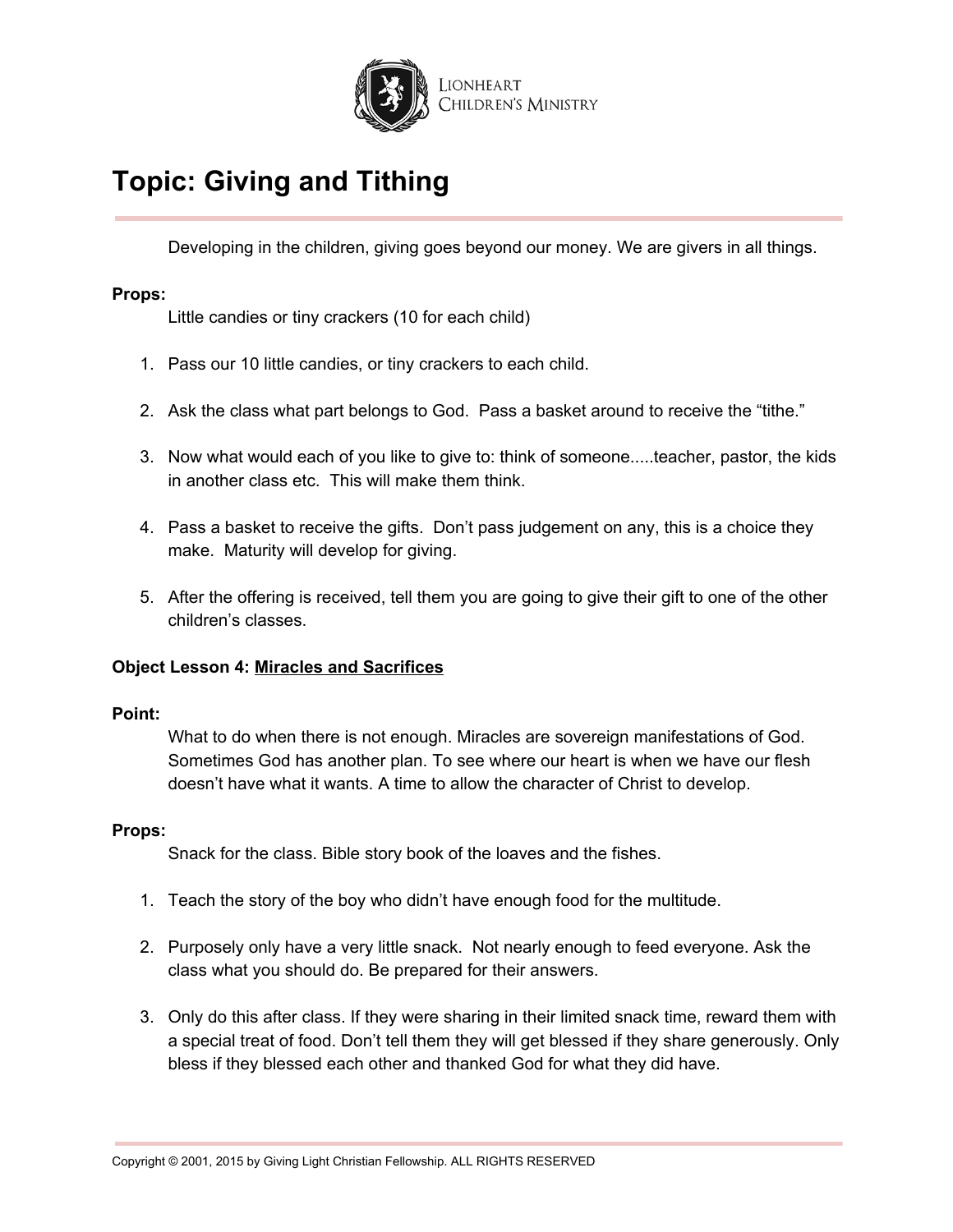

## **Object Lesson 5: Attitudes of a Giver**

### **Point**:

To locate what the children know on giving and help them grow in an attitude of a giver.

- 1. Write the words from question #1 of the Study Sheet on the board. Cheerfully, Forcefully, Junk, Obediently, The tithe, Only half, Thankfulness, Generously, To the poor, The best, Someone else's stuff, Expecting, With love, Willingly, In Fear, In faith. (For younger children write them on pieces of paper and place them in a basket.)
- 2. Each child picks a word. Explain or dramatize each word. For younger children magazine pictures help teach the truths. The child will decide if it is a godly attitude of giving. Circle the correct words written on the board. Younger children place the correct words in the offering basket and throw the ungodly answers in a trash can.
- 3. If a child does have some ungodly thoughts or practices toward giving, ask them why. Ask the children if they want God's heart toward giving. Pray with them, renounce and break agreement with lies and ungodly practices and beliefs that are in the children. Pray a release of faith and a spirit of godly giving.

## **Object Lesson 6. Assign the Seed a Destiny**

#### **Point:**

When we give, we place an assignment to the seed. Be sure to sow in good soil. A place that is proven fruitful.

Example: Farmer sows in prepared soil, plants good seed in good soil, waits patiently, knows what he sows, expects a harvest, has faith for a bigger return.

- 1. Whatever kind of seed; corn, pea, bean, wheat, carrot, marigold, tomato etc.; the crop that comes will always be because of the genetic marker that the seed has been assigned, to produce after it's own kind.
- 2. Teach the children to pray over their giving with faith, that God will hear and honor their sowing.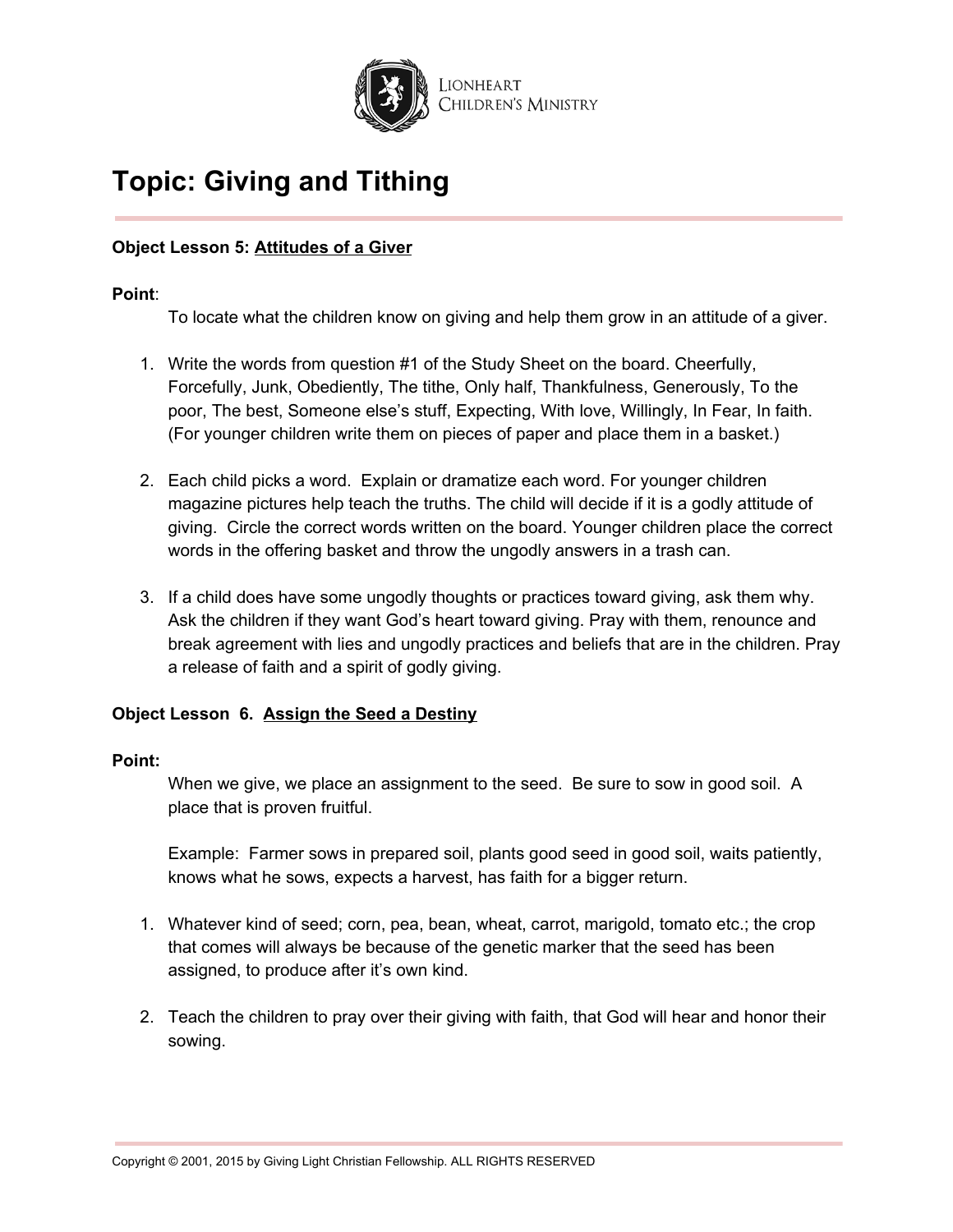

3. Sow into them the importance to assign their giving a destiny. Have them request to God the harvest they are expecting from their giving.

## **Object Lesson 7: Giving is Limitless in God's Kingdom**

### **Point:**

To show the many ways children of God are givers.

#### **Props:**

Pictures (from magazines) of the many ways people give in addition to money. This will include many forms of service, at home, at church, at work, at school, in government etc.

- 1. Talk about these and allow the children to share how they can be givers.
- 2. Encourage the children to choose a way to practice giving. You could give them an assignment to commitment to a form of giving and report back to class when the completed the giving.

#### **Object Lesson 8: Overflowing Blessing to the Giver (Man gives to man)**

#### **Point:**

Luke 6:38 " Give, and it shall be given unto you; good measure, pressed down, and shaken together, and running over, shall men give into your bosom. For with the same measure that ye mete withal it shall be measured to you again." (KJV)

#### **Props:**

Candy, a bucket; pictures of givers and rocks.

#### **Part One: What we sow is what we reap.**

1. Ask what are some things that we can give? Allow the children to answer. Place answers in a bucket. (Can have pictures or words to illustrate.)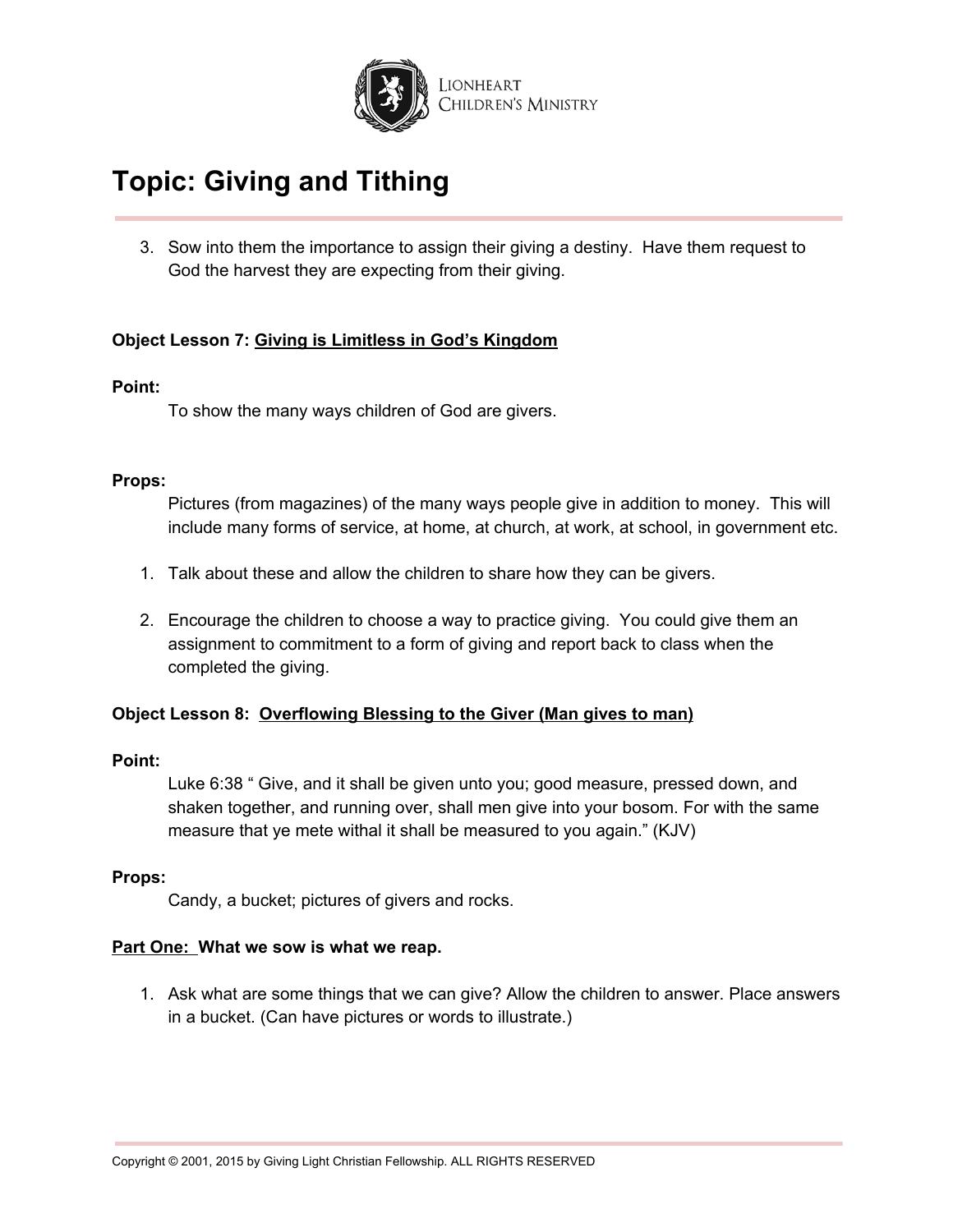

- 2. The contrast: Ask, if I give someone an angry response, does that mean I will have an angry response in my bucket? Yes. If I steal from someone, I will be stolen from? Yes. Ask class some more negative forms of giving.
- 3. We don't want these kinds of measures poured on us. This is the place where a helper has the negative forms of giving placed in his pockets. Or you can act out the actions toward the helper.
- 4. Review if necessary some positive forms of giving. Hugs, kindness, smiles, etc.

### **Part Two: Our blessing returns are always good and come in many forms as we give.**

- 1. All children like candy. Show a bucket with a few pieces of candy in it.
- 2. Start with an empty bucket. Fill it to overflowing with candy or use another item that has meaning to children. Have at least two pieces per child in your class.
- 3. What kind of blessing would you rather have? What is the Bible way to receive full to overflowing blessings. Where does the overflow go? Others receive our overflow.
- 4. Because you are here in this class you will be blessed with blessings that may not be seen today. God is putting truth in your spirit that will grow and produce fruit or blessings in your life and the life of others. It will be much better than anything I could give you. God's blessings are eternal.
- 5. I want to bless you just because you are here today and hungry for the word of God. I have pieces of candy for you when leave. Remind me that I have a blessing for you.

## **Object Lesson 9: Stagnant Water**

#### **Point:**

What is kept for selfish, fearful reasons will be lost and release the enemies purposes; d eath. Matthew 6:19 - 24. Trusting God for all provision will always cause us to have full Kingdom inheritance. Giving breaks the poverty mentality.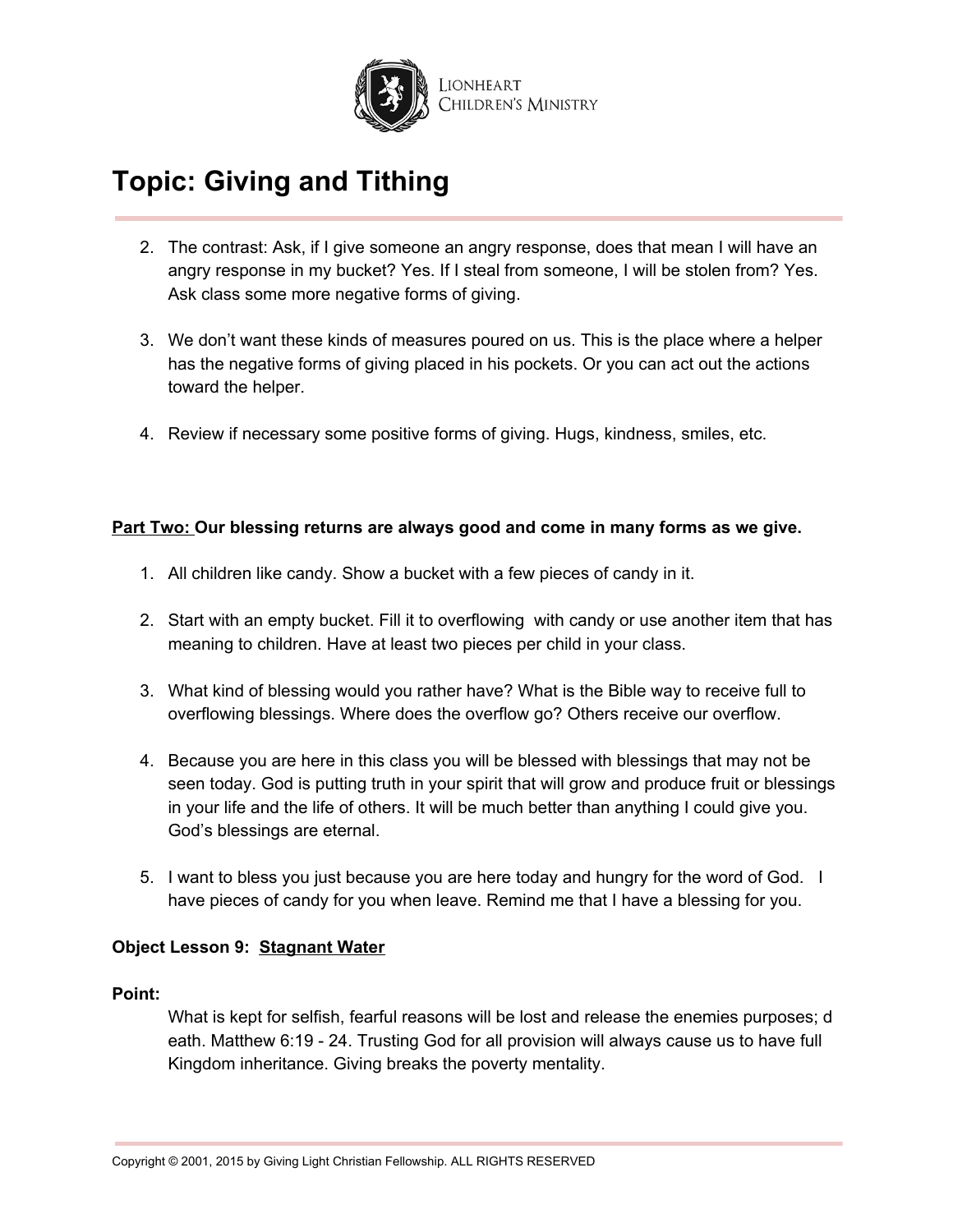

### **Props:**

A clean glass of water; a dirty glass of water, a funnel, chewing gum, pitcher of water and a bowl to catch excess water.

- 1. Show a clear glass of pure water. Talk it up about how good it is. Would you drink this? Why? This glass represents a Christian who believes God and to lives to give.
- 2. Show the funnel. Or obedience (the funnel) is the means through which God's blessing are released.
- 3. Show the water pitcher. This represents God and His life of blessing. Pour out the water through the funnel into the glass of water. Now the water is overflowing. Wow! Why? Because of obedience. We are open vessels for God to keep pouring through.
- 4. Show a glass of dirty, stinky water. Who would want to drink this? Why? Wash clothes or get a bath in this. This glass is like a Christian who doesn't trust God, and lives to get. They still have Jesus (the water) but He is not seen in a stingy person.
- 5. Water becomes like this when it is stagnant. What is stagnant? Explain to the children. Flows in but doesn't flow out. The Dead Sea is another example. It is death.
- 6. Stagnant water lays still and becomes a breeding ground for insects and other pests.
- 7. Show chewing gum. This represents sin. Disobedience to God and His word to tithe and give. Put it in the funnel. When we sin, there is a blockage to what God wants to give us. At any time we can choose to sin by disobeying. That will stop our receiving.
- 8. Hold the funnel over a glass and pour the water from the pitcher into it. What happens? The water doesn't go into the glass. Where does it go?
- 9. Does our sin stop God from being a Giver? No. God is always a Giver. He commands us to give and tithe so we can be like Him, a Giver.
- 10. If we store up our treasure, (any kind, including our giftings and talents) Satan will come to steal it away. We must release and give what God has given us.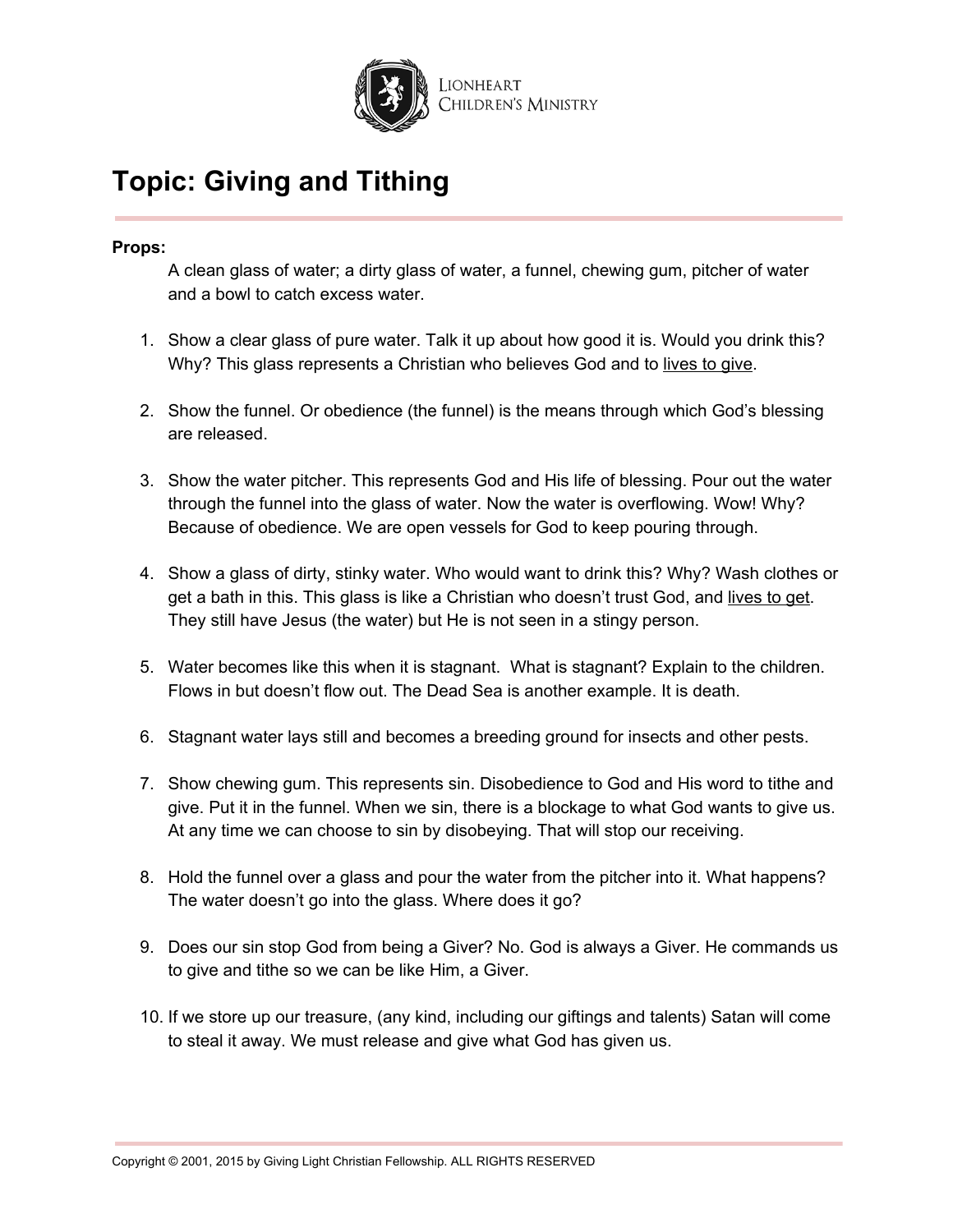

11. Which kind of Christian do we want to be? Which kind of Christian does God want us to be? Which kind of Christian will show Jesus to a world that needs Him?

## **Object Lesson 10: Scissors Cut Holes in Our Bags (Fear and doubt)**

#### **Point:**

Seek first the kingdom of God and all these things will be added. Here is a way that you can see how we lose God's blessings as the enemy steals from us. Fear and doubt holds us back from obedience and God's blessings.

#### **Props:**

Have two grocery bags one with a few tiny holes in It.

- 1. Ask which of these bags would hold the groceries?
- 2. The tiny holes may not lose much. But the more weight (of blessings or food) the more likely the hole will increase.
- 3. Disappointments or fears because of past experiences cause us to doubt God.
- 4. Hold up a pair of scissors. Can a pair of scissors cut a hole in this paper if only one blade is in tact? No.
- 5. Now cut a hole in the paper. The enemies of **fear** and **doubt** work together to keep back God's blessings to you. (You can use other enemies based on what areas your children deal with.) If you have a pair of scissors that come apart such as kitchen shears, they would enhance the point of your lesson. Even though fear and doubt work together, one can still punch holes in a bag.
- 6. Fear and doubt are like having a bag with holes. It can't receive or hold the blessings. Fear causes us to lose every time. Yielding to fear or doubt is like giving the enemy a pair of scissors to cut a hole in our bag, again and again. We get more holes and they can keep getting bigger if fear or doubt stays and has it's way.
- 7. Faith or believing God is what causes our holes to be closed or sewn up. Faith pleases God. Faith causes us to repent, receive healing and forgiveness. Our faith releases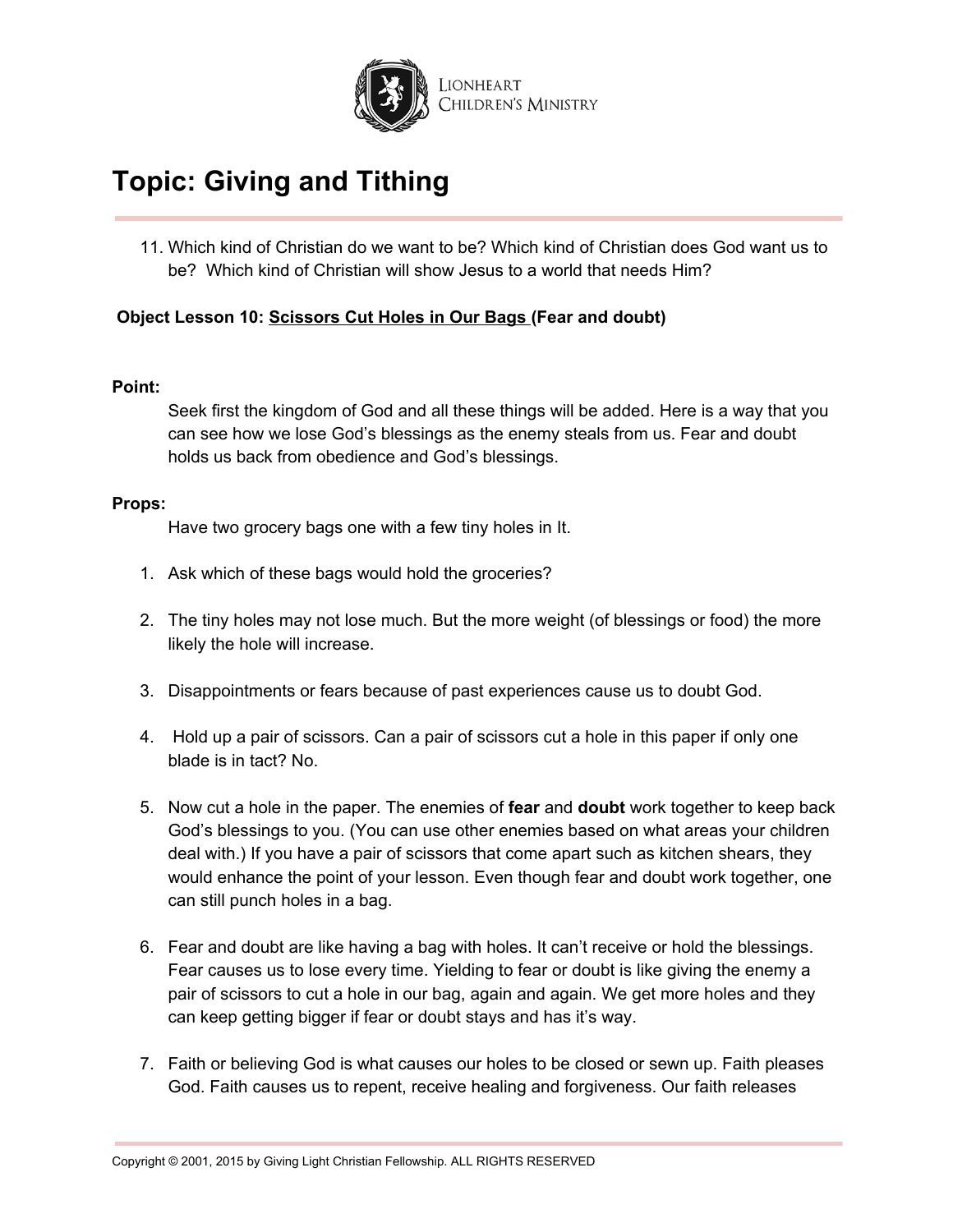

God's power to bind the enemy and drive him away (ties up the scissors and throws them away.)

- 8. Then when God has a blessing, it won't be stolen. We then can freely receive and freely give to another.
- 9. Take the bag with holes and replace it with a new bag.

## **Drama Skit: Half a Dollar - Rip**

### **Point:**

Can we give half and be Obedient in Giving and Tithing?

Joe has a dollar to put in the offering. He meets Lilly in the hall before service for the money exchange.

Lilly has (chocolate bars or cans of sodas) at church to raise money for missions. They are only 50 cents each.

Joe loves chocolate or soda..... "I will just give half my offering. After all I am giving to Lilly's mission fund by buying a chocolate bar. So I am still giving, right?"

Lilly is so excited to be getting mission money.

Joe tears a dollar bill in half and gives Lilly it to buy a candy bar. The other half he is going to put in the offering basket.

Lilly is flabbergasted that he could be so dumb. She won't give him the candy bar. They have an exchange about the money. Joe is reasoning that he still has his tithe so everything should be alright. Of course the point is a dollar torn in half is not worth fifty cents. It is not worth anything.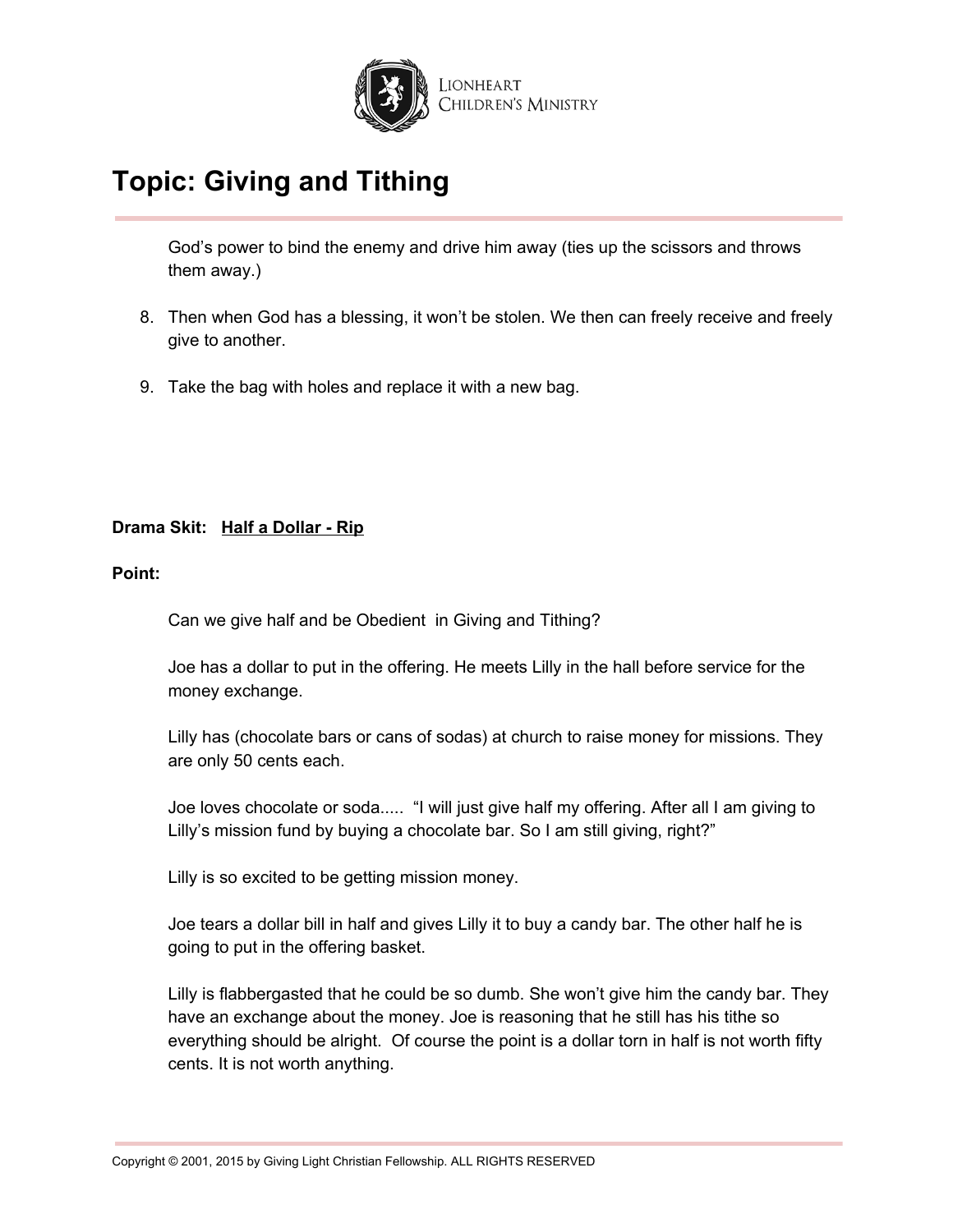

## **Teaching Point after the skit:**

This giving is motivated by what is for self benefit, chocolate, with the justification that is goes for missions. But it is in direct disobedience to God's Word, by not using the offering for the intended purpose. There will be many opportunities that will appear good, but not in accordance with God's word. The tithe must go to house of the Lord first, no matter what other good things are also before us.

All or none; that is how it is with God when we give in our own reasoning and excuses. There is no value to the giving. It's like not giving at all, and may be worse. We are under the curse when we give half heartedly; or in our reasoning which is disobedience.

## **Drama Skit: Robbing God**

### **Point:**

A Christian hears the voice of God and follows. Some Christians chose not to obey. They are cursed because they rob God. That invites the robber to rob from us. Giving invites God to bless us and others as He rebukes the devourer. Malachi 3: 8 - 12 (God gives to man more than he can receive.)

## **Characters:**

A Christian giver A Christian who is not a giver A robber God

#### **Setting:**

God has a two bags of blessings with the Christians names written on them. God is so excited to go and give the bag to each Christian and tells them these are the blessings He has planned for their lives. The voice of the Lord speaks concerning giving and tithing. One obeys and one does not. The robber goes and steals the blessing from the disobedient Christian. A curse is released. God pulls a blessing from the obedient Christian's bag. The robber sees the Christian with his blessings and sneaks around to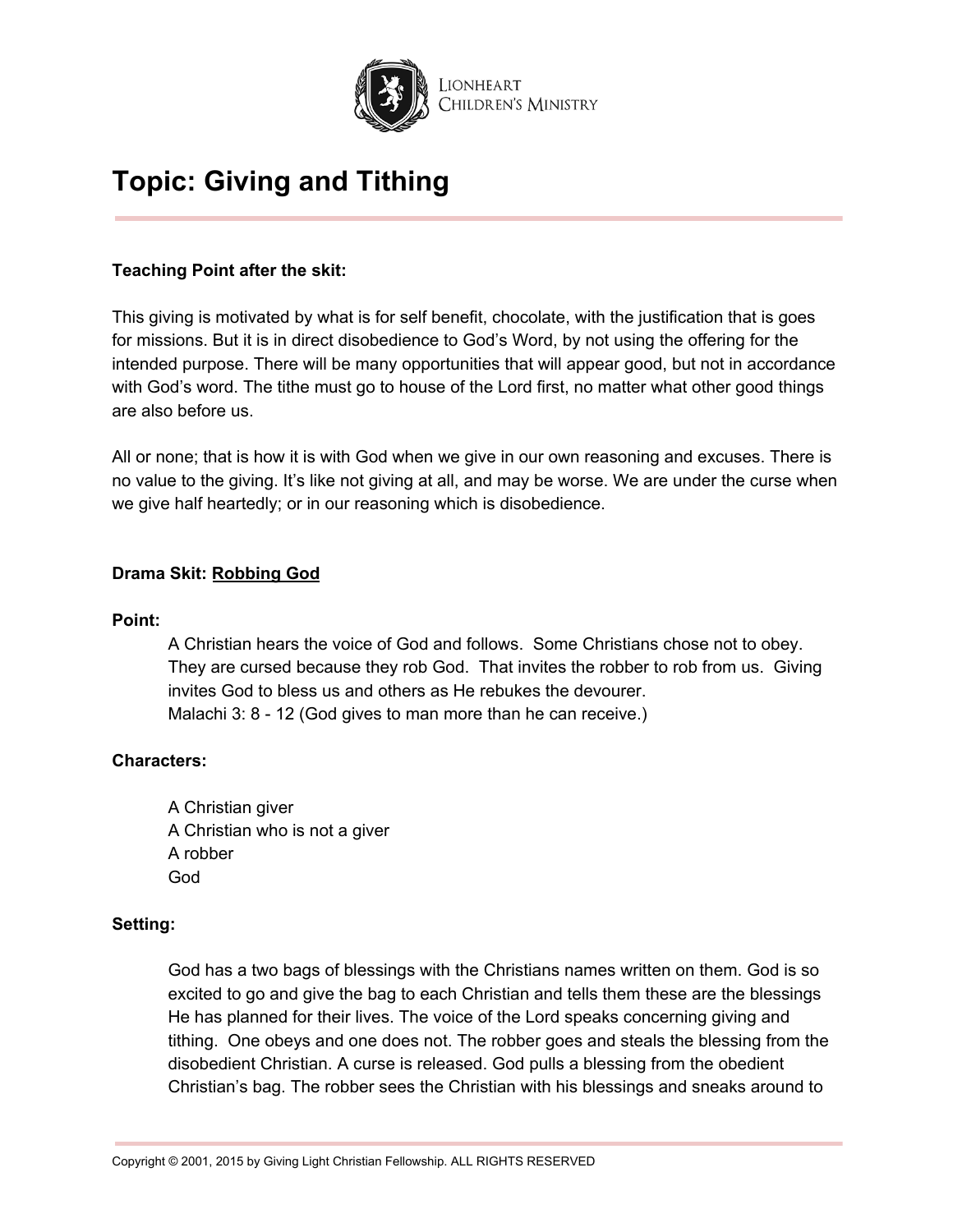

try to steal them. God comes by and rebukes the robber. The robber tries several times to steal from the Christian. But is rebuked by God.

Each Christian has a grocery bag. Non-giver has a few packages or gifts representing blessings in his bag. The giver has many more packages in his bag.

Examples for the boxes:

Blessings: Healing, happy family, joy, peace, friends, favor in school, new job. Curses: Sickness, Divorce, premature death, depression, turmoil, no friends, or bad friends, trouble in school.

Teacher: Will pick up on the points from the skit and may follow up with a time of repentance for the sins of our ancestors and our own sins. Pray and make a choice to change the course for our life, our family and our nation. We will obey God. Go home and pray and ask God how to start in being a giver. Next time the children come to class ask them what the Lord spoke to them.

God:

( enters holding a large bag with blessings. Moves to center stage.)

God:

Bring all the tithes into the storehouse, that there may be meat in my house and prove me now here… if I will not open to you the windows of heaven and pour you out a blessing, that there will not be room enough to receive it. And I will rebuke the devourer for your sakes.

(As God is speaking the two Christians come in. One on each side of God. they are both carrying their own paper bags.)

God:

O how I am looking forward to blessing you both today! Look at all I have for you!!

(They both look in the big bag that God is holding with excitement and joy!)

God: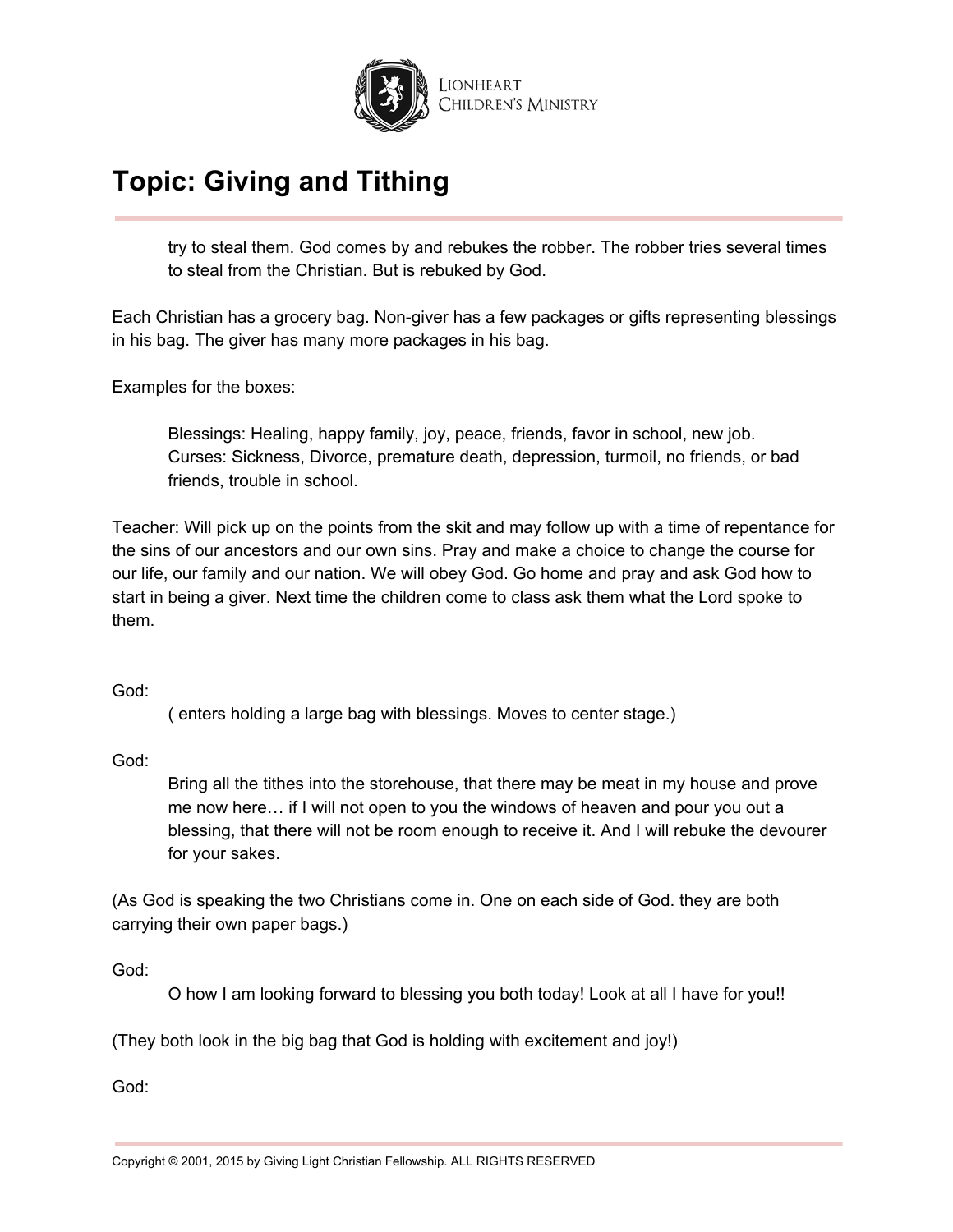

Your part is to obey and bring Me your tithes.

Non-Giver:

I will be right back (Moves to back stage, facing back while giver talks.)

Giver:

I thank you Lord for blessing me and my family! I will obey your word. Here is my tithe. Here also is my offering. (Places it in the basket at God's feet.)

(God reaches into the Blessing bag and begins to transfer some of the Blessings into the giver's bag. The giver is very happy and thankful. God then steps back.)

## Robber:

(the robber enters and tries to steal from the giver's bag.) Oh, goodies from God. I want these. Hey, that is not yours, I had it first, give it to me…

## God:

(Steps forward and rebukes the robber. The robber tries several times, but fails. The robber runs off with nothing.)

## Non-Giver:

(Enters) God I love you word. BUT...I can't give my tithe today. I only have money to buy food. You don't want my family to starve?

God:

(Shakes his head no)

## Non-Giver:

I knew you would see it my way. And I won't have an offering this week either. Sister Grace always gives extra though. BUT… I know you are a loving God so, I will STILL TAKE the blessings you have for me. (Smailes in a charming way towards God, as if that would help.)

God: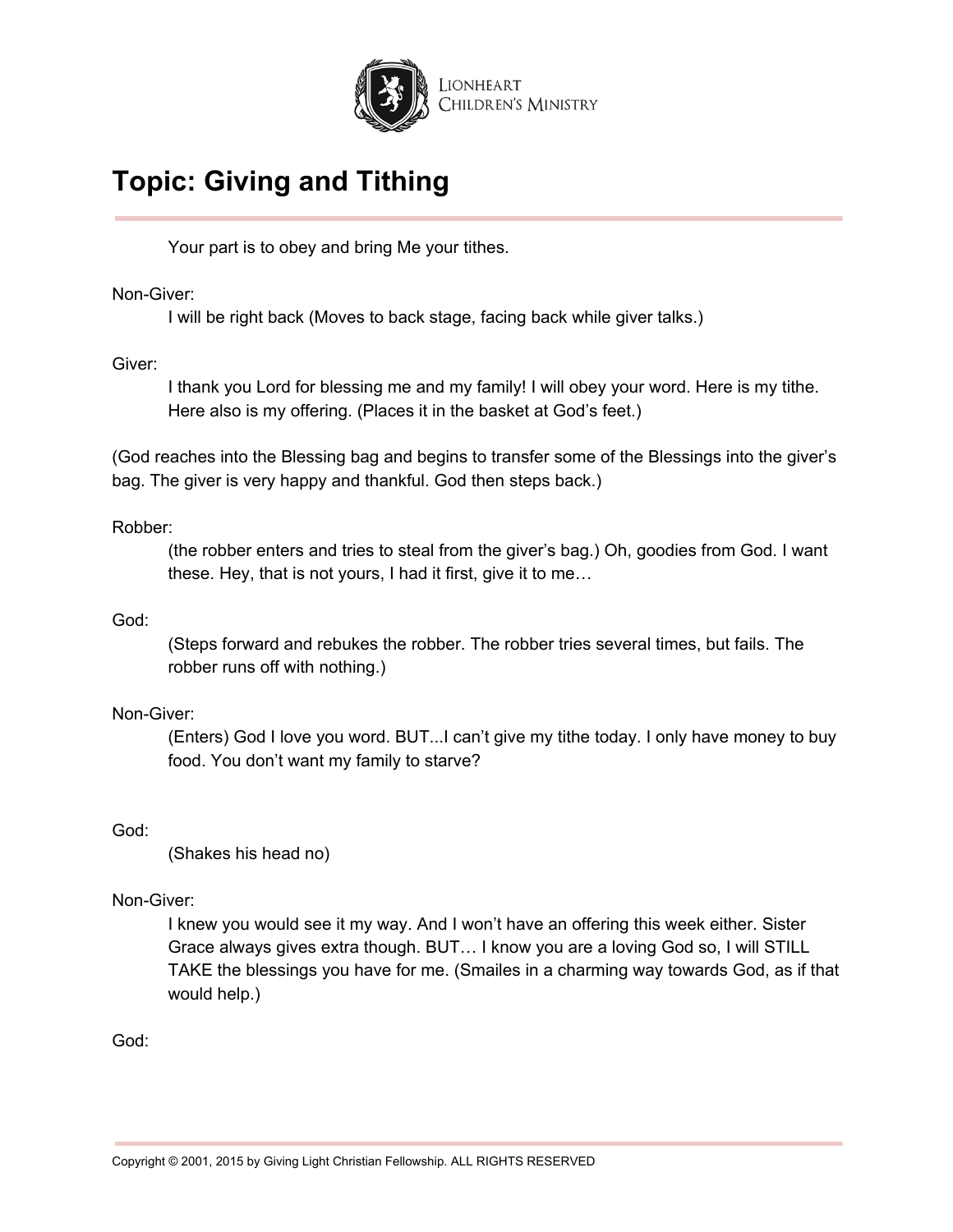

(To the Non-Giver) You heard my word. You know how much I want to bless you- that is MY will!...But because you refuse to obey my word, I cannot give you the blessings that I desire to… You are choosing to live under a curse and that breaks my heart!

Robber:

(Robber comes in and starts to take the blessings out of the non-giver's blessing bag.)

Non-Giver:

Stop!!! Those are my blessings!!! God why won't you do something?!!! Your word says that you would rebuke the devourer for my sake!!

God:

(He is silent. He shows grief and sadness on his face and with his actions.)

Robber:

Look at all these blessings!! And they are mine!! HA...HA...HA...Ha!!! (Drops rocks in the bag.)

(Robber runs off with some of the blessing that were in the non-givers bag.)

Non-Giver:

NO!!! God, why are you allowing thing? You said in Your Word that You would rebuke the devourer for my sake!!! (Even more emphasis this time) You are allowing this thief to STEAL all the blessings that you made for me!! And look at all the problems I keep getting. Oh, I feel so sick! What have I done to deserve this?!!!

God:

You have robbed ME!

#### Non-Giver:

NEVER!!!

God:

Yet YOU, have robbed me!!!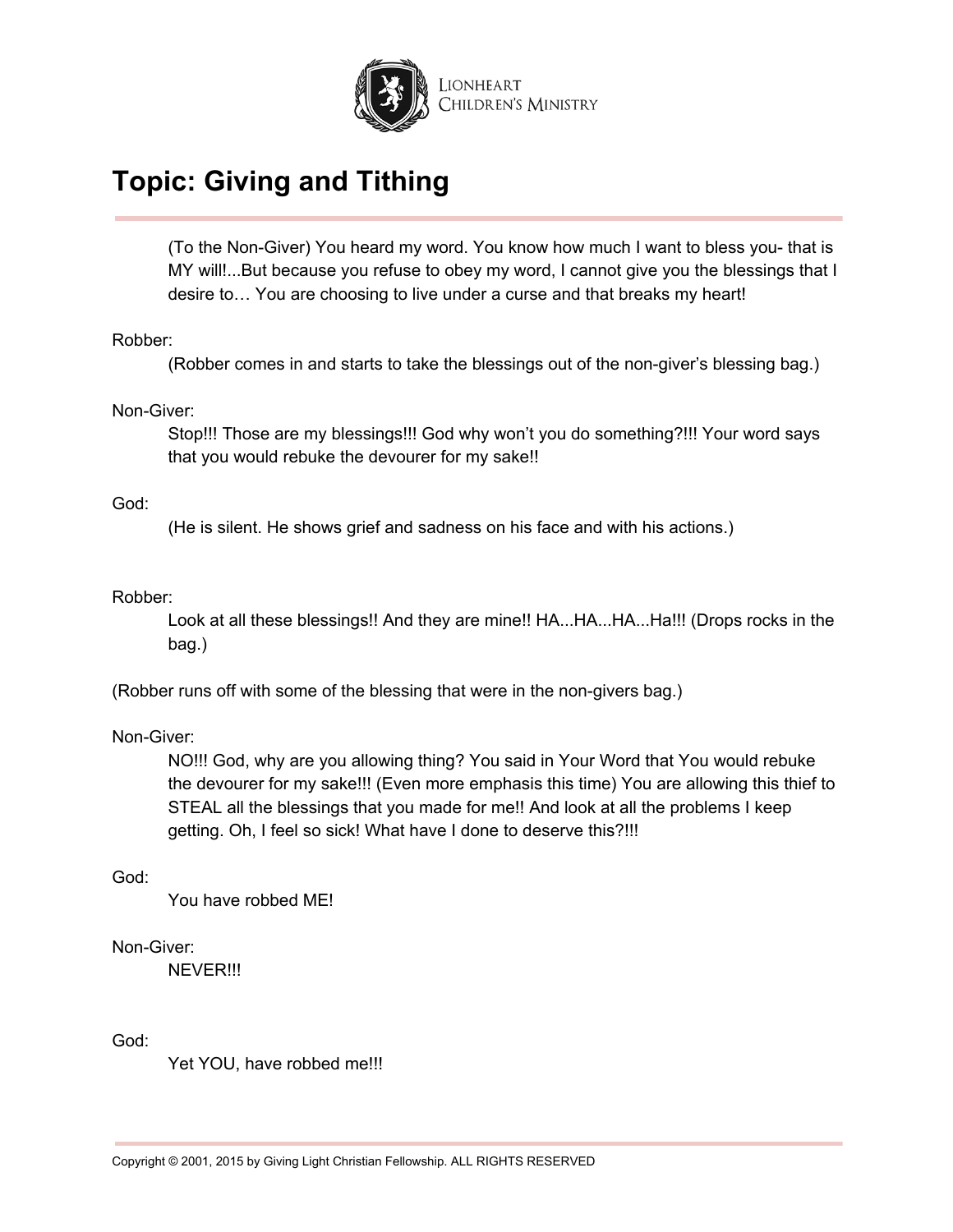

Non-Giver:

(Has a look of shock and disbelief.) Me! I have gone to church my whole life! I have told many others about You and your Kingdom!!! (Somewhat annoyed) How have I robbed You??!!

### God:

You ask ME how you have robbed Me? (Pause) In tithes and offerings. (Another pause) You chose to not believe my word. Your choice allows failure to come on you because you have robbed me!

### Non-Giver:

(stands and looks ashamed.)

### Giver:

(Comes and stands beside the Non-Giver.) You don't have to be cursed. Look at me!! (Non-Giver looks at the giver with all his blessings...VERY annoyed!)

#### Non-Giver:

Oh yeah, How??

## Giver:

(Very excited and eager to tell.) You obey what God says in His Word. In Malachi 3:8-12, He tells us to not rob Him, by not giving tithes and offerings. When we obey, god pours out His blessing. He gives so much that we are too small to hold it all. Wow! And then God even stops every robber that tries to steal our blessing. God is protecting us and chasing that thief, the devil, away. See… My bag is so full it is starting to rip open.

#### Non-Giver:

WOW!! (Finally understands and hits himself in the side of his head as if to wake himself up.) I have been robbing God for yours!! No wonder that robber kept stealing my blessings!! I was under a curse!! Yuk!! (A look of determination comes over him.) Well, no more!! (Leans over to pray) Lord, I ask that you forgive me for robbing you all these years. I repent. I promise to bring you my tithes and my offerings to You!! Amen!

#### Giver:

Now that is a prayer that pleases God.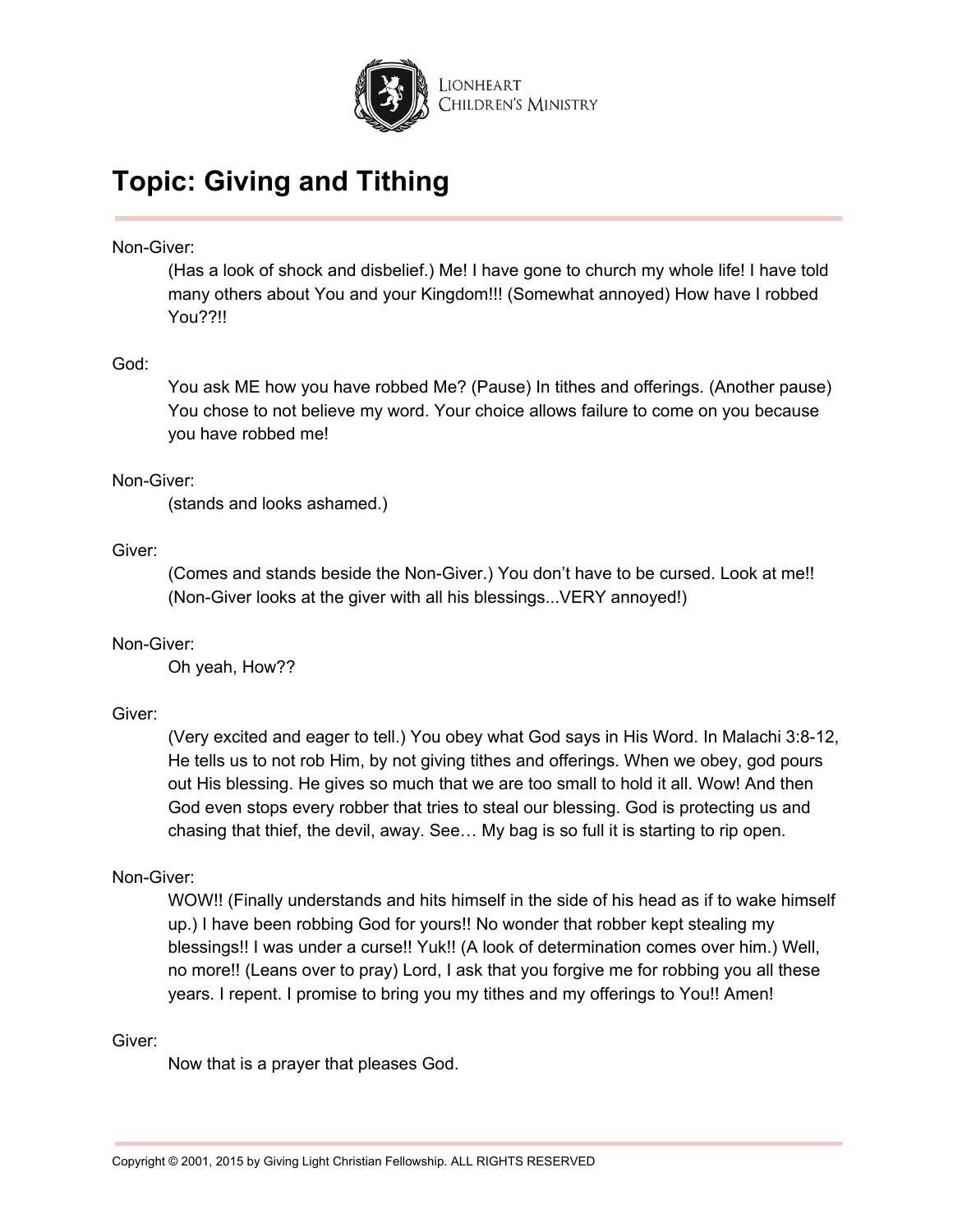

Non-Giver:

Well, if I please God, that is what counts. My family will be blessed when I obey God.

(Non-giver has now become a giver. He places the tithes and offerings in that basket in front of God. A BIG smile comes on God's face. God then reaches into the blessing bag and pulls out several blessings and puts the blessings into the non-givers bag.)

Robber:

(comes and tries to steal from the Non-Giver again.)

God:

(BUT this time God rebukes him!) No more stealing from this son! Go!

Robber:

No not another GIVER! Arahahaha!!! (Robber runs out with NOTHING!) **TEACHER STUDY NOTES**

Definition: The ten percent that belongs to God.

A. Belongs to God and God only

Malachi 3:8-12 "Will a man rob God? Yet you have robbed Me! But you say, 'In what way have we robbed You?' In tithes and offerings. You are cursed with a curse, for you have robbed Me, even this whole nation. Bring all the tithes into the storehouse, that there may be food in My house, and try Me now in this," says the LORD of hosts, "If I will not open for you the windows of heaven and pour out for you such blessing that there will not be room enough to receive it. "And I will rebuke the devourer for your sakes, so that he will not destroy the fruit of your ground, nor shall the vine fail to bear fruit for you in the field," says the LORD of hosts; "And all nations will call you blessed, for you will be a delightful land," says the LORD of hosts." (NKJ)

Leviticus 27:30 "'A tithe of everything from the land, whether grain from the soil or fruit from the trees, belongs to the LORD; it is holy to the LORD." (NIV)

**Giving or a gift**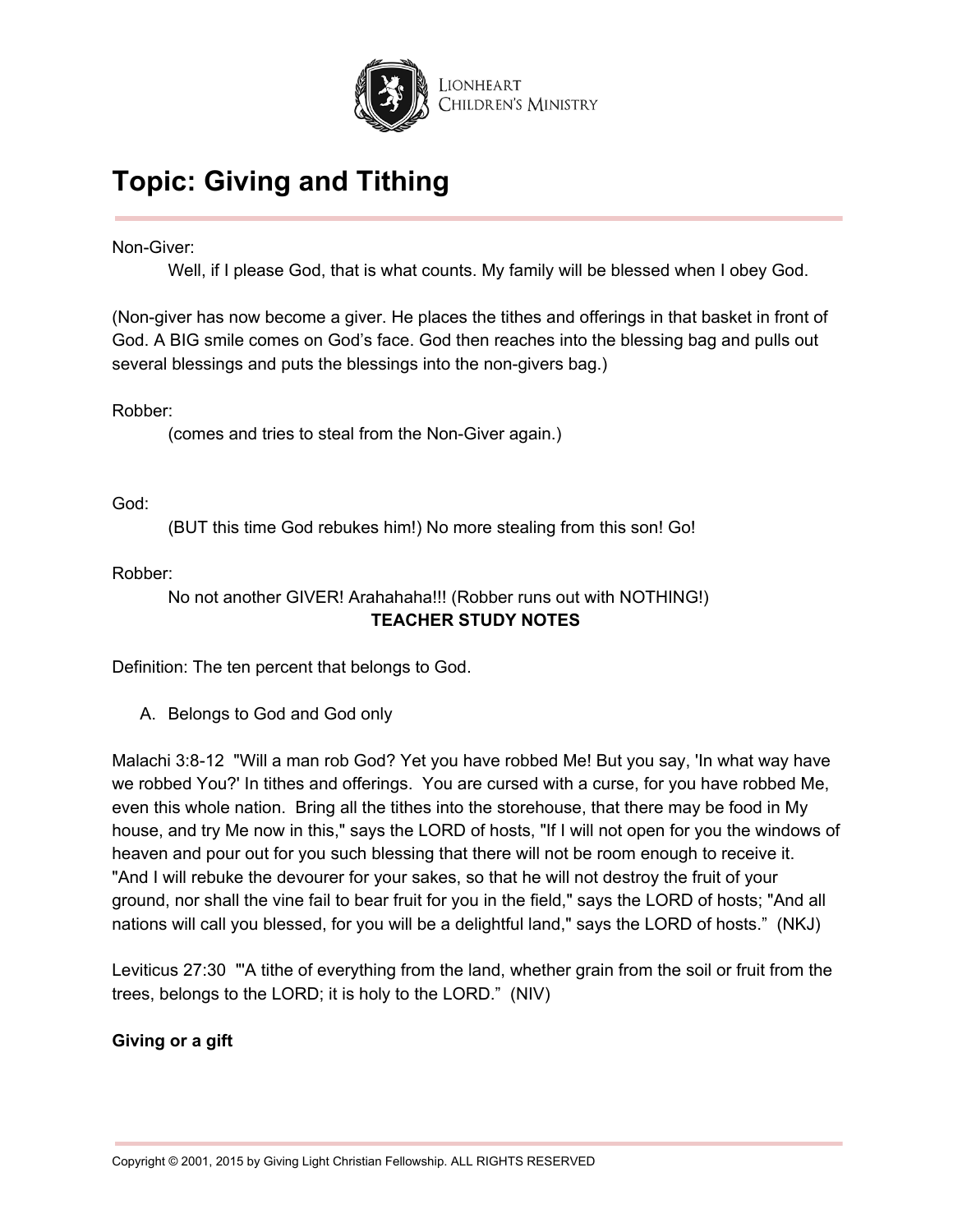

It is an expression of Love with no strings attached. There is no wanting something in return. No thoughts of "I expect you to give to me too, or you owe me." The gift given is not the original owners but when released becomes the possession of the receiver.

A. GIVING RELEASES GIVING AND GOD'S FAVOR (GRACE)

Proverbs 3:9-10 "Honor the LORD from your wealth, and from the first of all your produce; So your barns will be filled with plenty, and your vats will overflow with new wine." (NAS)

Luke 6:38 "Give, and it will be given to you: good measure, pressed down, shaken together, and running over will be put into your bosom. For with the same measure that you use, it will be measured back to you." (NKJ)

2 Corinthians 9:6-15 "But remember this-- if you give little, you will get little. A farmer who plants just a few seeds will get only a small crop, but if he plants much, he will reap much. Everyone must make up his own mind as to how much he should give. Don't force anyone to give more than he really wants to, for cheerful givers are the ones God prizes. God is able to make it up to you by giving you everything you need and more so that there will not only be enough for your own needs but plenty left over to give joyfully to others. It is as the Scriptures say: "The godly man gives generously to the poor. His good deeds will be an honor to him forever." For God, who gives seed to the farmer to plant, and later on good crops to harvest and eat, will give you more and more seed to plant and will make it grow so that you can give away more and more fruit from your harvest. Yes, God will give you much so that you can give away much, and when we take your gifts to those who need them they will break out into thanksgiving and praise to God for your help. So two good things happen as a result of your gifts-- those in need are helped, and they overflow with thanks to God. Those you help will be glad not only because of your generous gifts to themselves and to others, but they will praise God for this proof that your deeds are as good as your doctrine. And they will pray for you with deep fervor and feeling because of the wonderful grace of God shown through you. Thank God for his Son-- his Gift too wonderful for words." (TLB)

- B. What and how to give
	- 1) The attitude of giving is one of willingness and joy

2 Corinthians 9:6-8 "Remember this: Whoever sows sparingly will also reap sparingly, and whoever sows generously will also reap generously. Each man should give what he has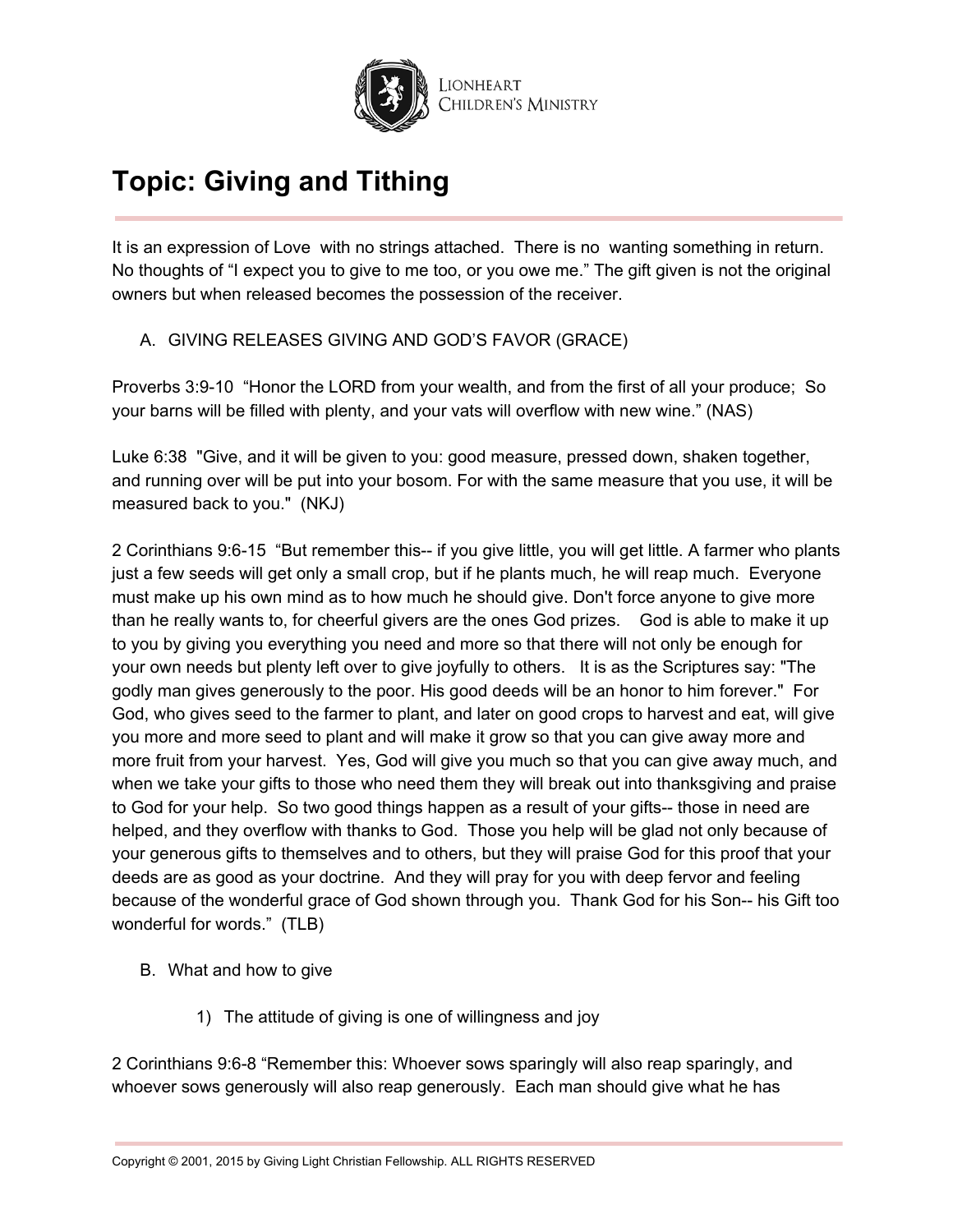

decided in his heart to give, not reluctantly or under compulsion, for God loves a cheerful giver. And God is able to make all grace abound to you, so that in all things at all times, having all that you need, you will abound in every good work." (NIV)

2) Give praise to the one due the praise, God

Luke 18:43 "And immediately he received his sight, and followed him, glorifying God: and all the people, when they saw it, gave praise unto God." (KJV)

3) Give thanks

Psalms 30:12 "that my heart may sing to you and not be silent. O LORD my God, I will give you thanks forever." (NIV)

4) Give yourself

Psalms 109:4 "In return for my love they are my accusers, but I give myself to prayer." (NKJ)

5) Give what you vow to (promise) for then it becomes God's. You can't take it back.

Acts 5:1-11 (Read) 1 "Now a man named Ananias, together with his wife Sapphira, also sold a piece of property." (NIV)

## **ALMS**

Alms is above the tithe and offerings. Alms goes beyond self to those who can not supply for their personal needs such as poor or widows.

- A. PERSONAL BENEFITS OF ALMS GIVING: FOR THE GIVER
- 1) Shows where you heart is and supplies you with all the kingdom resources.

Luke 12:31-34 "But seek the kingdom of God, and all these things shall be added to you. "Do not fear, little flock, for it is your Father's good pleasure to give you the kingdom. "Sell what you have and give alms; provide yourselves money bags which do not grow old, a treasure in the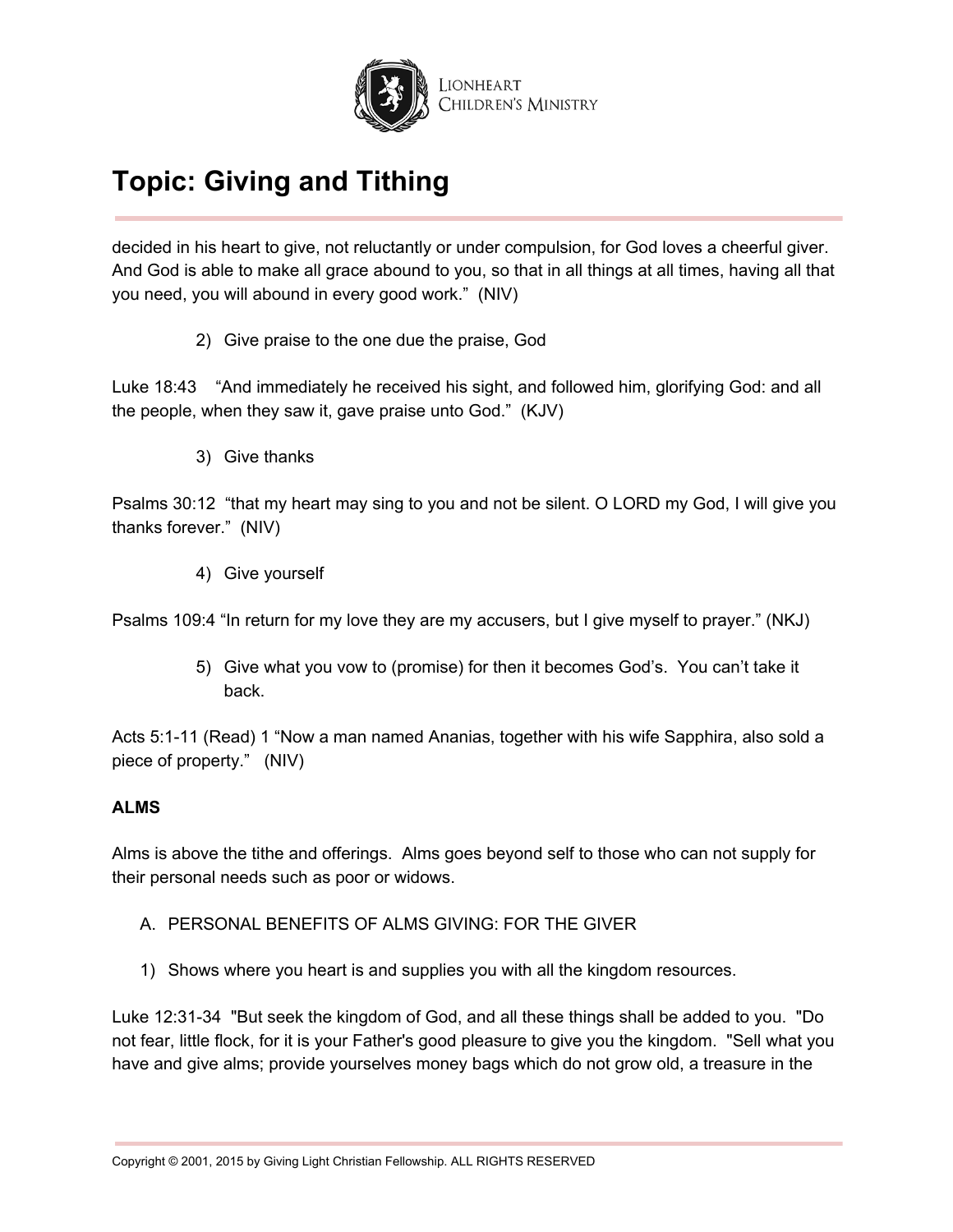

heavens that does not fail, where no thief approaches nor moth destroys. "For where your treasure is, there your heart will be also".(NKJ)

2) Displays the givers right heart attitude that has eternal benefits.

2 Corinthians 9:9 As it is written: "He has scattered abroad his gifts to the poor; his righteousness endures forever." (NIV)

3) Makes an attraction for the supernatural; brings miracles. Dorcas was raised from the dead.

Acts 9:36-43 (read) 36 "In Joppa there was a disciple named Tabitha (which, when translated, is Dorcas), who was always doing good and helping the poor." (NIV)

Acts 9:36 "Now there was at Joppa a certain disciple named Tabitha, which by interpretation is called Dorcas: this woman was full of good works and almsdeeds which she did." (KJV)

## **SACRIFICE**

A sacrifice requires the death of something or someone. Of course Jesus was the perfect sacrifice that took the place of animal sacrifices in the Old Testament. A sacrifice is always for the benefit of another, not for our self. The surrender of ownership of precious things and desires is our daily sacrifice to put the will of God before our preferences. It is our devotion to God that sets our giving apart from others.

- A. Sacrifice your all (Dying to self and our desires)
- 1) This boy gave all that he had. It was what would give physical supply and nourishment to him. His sacrifice supplied for all who were in need plus leftovers.

John 6:9-14 "There is a lad here, which hath five barley loaves, and two small fishes: but what are they among so many? And Jesus said, Make the men sit down. Now there was much grass in the place. So the men sat down, in number about five thousand. And Jesus took the loaves; and when he had given thanks, he distributed to the disciples, and the disciples to them that were set down; and likewise of the fishes as much as they would. When they were filled, he said unto his disciples, Gather up the fragments that remain, that nothing be lost. Therefore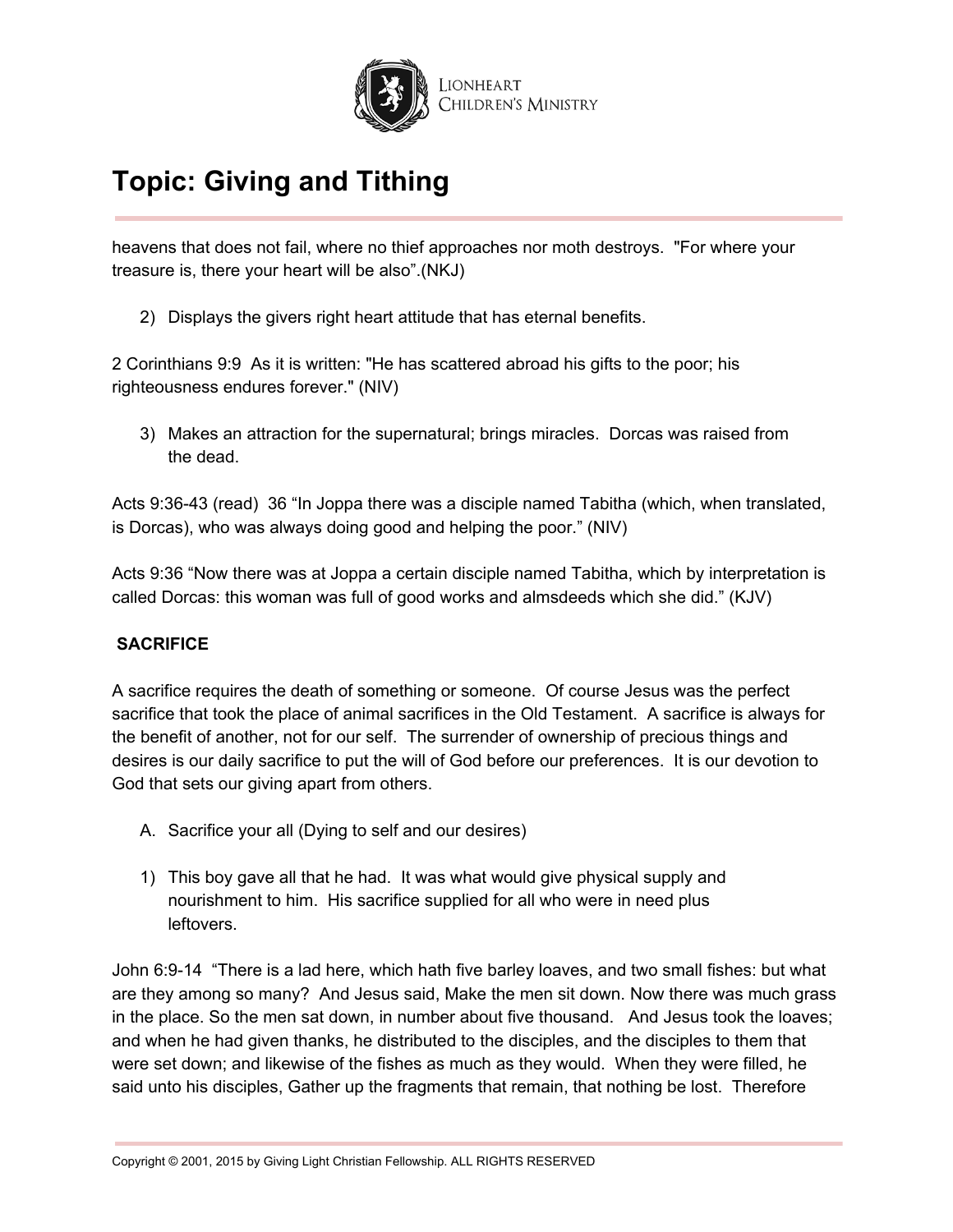

they gathered them together, and filled twelve baskets with the fragments of the five barley loaves, which remained over and above unto them that had eaten. Then those men, when they had seen the miracle that Jesus did, said, This is of a truth that prophet that should come into the world." (KJV)

Matthew 26:7 There came unto him a woman having an alabaster box of very precious ointment, and poured it on his head, as he sat at meat." (KJV)

B. Sacrifice in lack or need

Luke 21:1-4 As he looked up, Jesus saw the rich putting their gifts into the temple treasury. He also saw a poor widow put in two very small copper coins. "I tell you the truth," he said, "this poor widow has put in more than all the others. All these people gave their gifts out of their wealth; but she out of her poverty put in all she had to live on." (NIV)

C. Sacrifice of praise

Hebrews 13:15 "Therefore by Him let us continually offer the sacrifice of praise to God, that is, the fruit of our lips, giving thanks to His name." (NKJ)

- D. THE SACRIFICE OF RELIGIOUS TRADITIONS AND HIGH MINDEDNESS
- 1) The following scriptures are other forms of giving up the old ways of selfishness and religious acts that have no fruit or pleasure to God.

Micah 6:8 "He hath shewed thee, O man, what is good; and what doth the LORD require of thee, but to do justly, and to love mercy, and to walk humbly with thy God?" (KJV)

Proverbs 21:3 "To do justice and judgment is more acceptable to the LORD than sacrifice." (KJV)

Psalms 51:16-17 "For thou desirest not sacrifice; else would I give it: thou delightest not in burnt offering. The sacrifices of God are a broken spirit: a broken and a contrite heart, O God, thou wilt not despise." (KJV)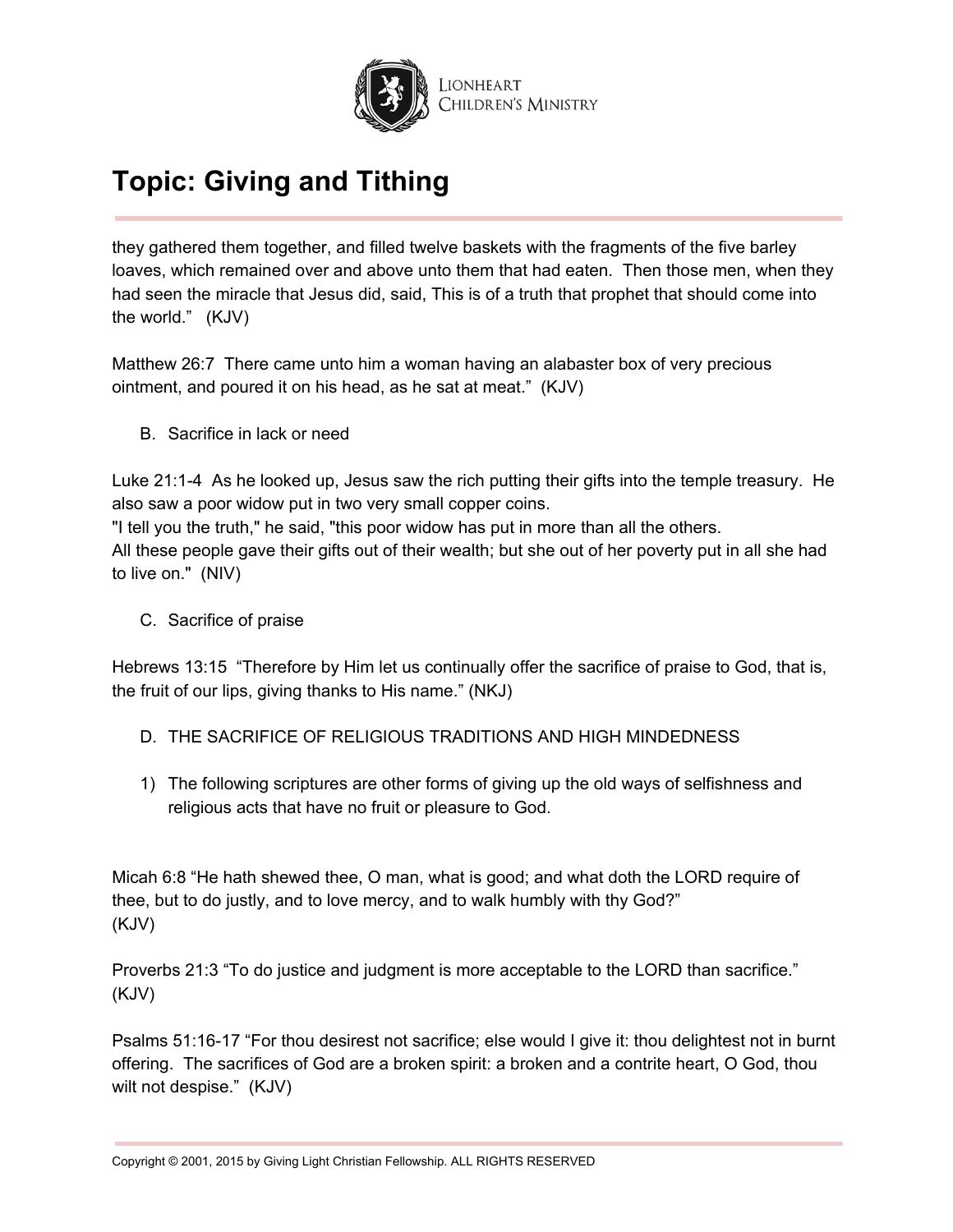

Hebrews 13:16 "But to do good and to communicate forget not: for with such sacrifices God is well pleased." (KJV)

### **OFFERINGS**

Offerings are daily devotions to our God that bring us continually before Him in a heart posture of worship.

- A. Thanks offerings: What is there to give thanks for?
- 1) Think about it? Then give the thanks due to the ONE who is worthy of all our worship and devotion.

Jeremiah 33:11 "the sounds of joy and gladness, the voices of bride and bridegroom, and the voices of those who bring thank offerings to the house of the LORD, saying, "Give thanks to the LORD Almighty, for the LORD is good; his love endures forever." For I will restore the fortunes of the land as they were before,' says the LORD." (NIV)

B. We can be God robbers if we withhold offerings; we become cursed.

Malachi 3:8-9 "Will a man rob God? Yet you have robbed Me! But you say, 'In what way have we robbed You?' In tithes and offerings. You are cursed with a curse, for you have robbed Me, even this whole nation." (NKJ)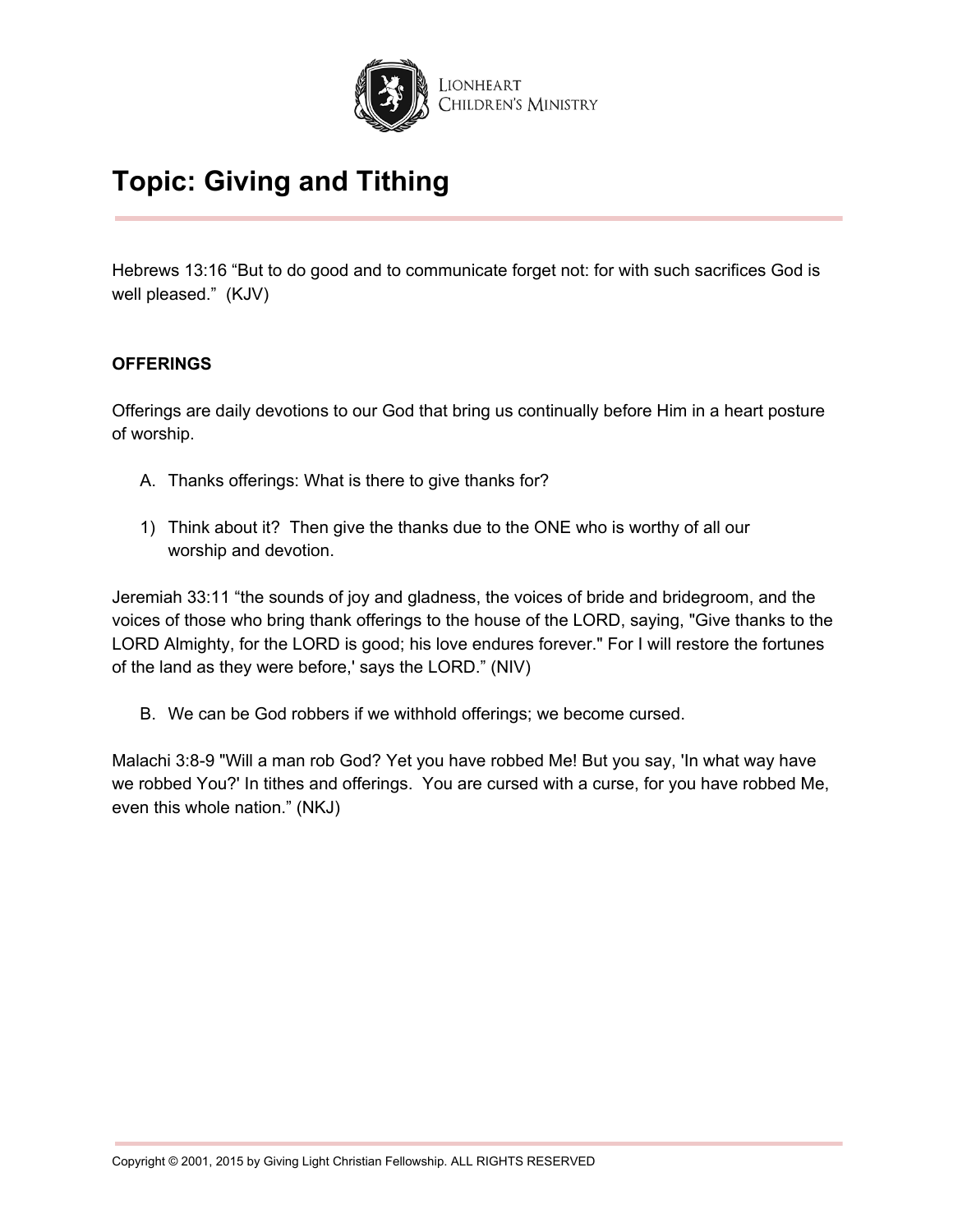

NAME: \_\_\_\_\_\_\_\_\_\_\_\_\_\_\_\_\_\_\_\_\_\_\_\_\_\_

## **GIVING AND TITHING STUDY SHEET**

1. Circle the expressions of Giving.

Willingly In fear In faith Cheerfully Forcefully Junk Obediently

The tithe Only half Thankfulness Generously To the poor The best

Someone else's stuff Expecting With love

2. Memory Verse: : Say out loud three times. Memorize the **bold** text. Fill-in the missing words in the verse.

**2 Corinthians 9:7 Each man should \_\_\_\_\_\_\_\_\_ what he has decided in his \_\_\_\_\_\_\_\_\_\_\_to give**,( not reluctantly or under compulsion), **for God loves a cheerful\_\_\_\_\_\_\_\_\_\_\_\_.** (NIV)

3. Pray this week and ask God how He would have you give. Do what God tells you. What did God tell you to give? **Example 20** Society 1 and 20 Society 1 and 20 Society 2 and 20 Society 2 and 20 Society 2 and 20 Society 2 and 20 Society 2 and 20 Society 2 and 20 Society 2 and 20 Society 2 and 20 Society 2 and 20 give?\_\_\_\_\_\_\_\_\_\_\_\_\_\_\_\_\_\_\_\_\_\_\_\_\_\_\_\_\_\_\_\_\_\_\_\_\_\_\_\_\_\_\_\_\_\_\_\_\_\_\_\_

\_\_\_\_\_\_\_\_\_\_\_\_\_\_\_\_\_\_\_\_\_\_\_\_\_\_\_\_\_\_\_\_\_\_\_\_\_\_\_\_\_\_\_\_\_\_\_\_\_\_\_\_\_\_\_\_\_\_\_\_\_\_\_\_\_\_\_\_\_

4. The tithe belongs to whom? (Check the answer)

\_\_\_\_\_A. My Dad \_\_\_\_\_B. The pastor \_\_\_\_\_C. God

The Tithe is what part of the offering? (Check the correct answer)

A. All of it  $\frac{1}{2}$  B. 10 %  $C. 50%$ 

## REQUIREMENTS: YOUNGER KIDS QUESTIONS 1 - 4; OLDER CHILDREN; ALL